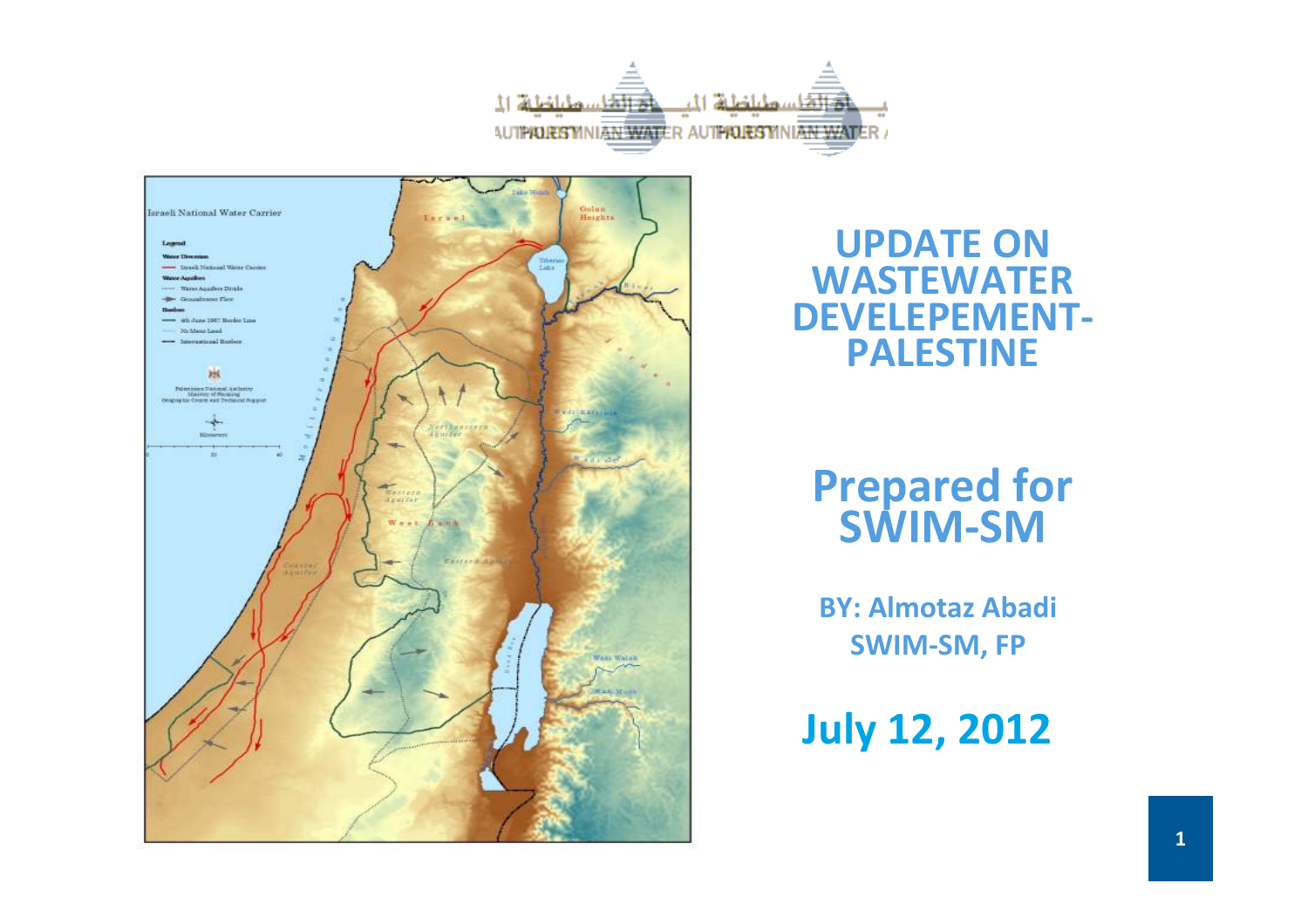

#### Water Sector Strategic Objective

- 1- Promote good governance and provide a legal and institutional environment, that guarantees equitable services, and sound management of the sector ensuring its sustainability;
- 2- Integrated water management ensuring equitable and continuous services as well as resource sustainability;
- 3- Integrated wastewater management which ensures equitable and continuous services, contributes to preserving public health andsafeguards the environment; and
- 4- Efficient and effective water and wastewater institutions engaging all segments of society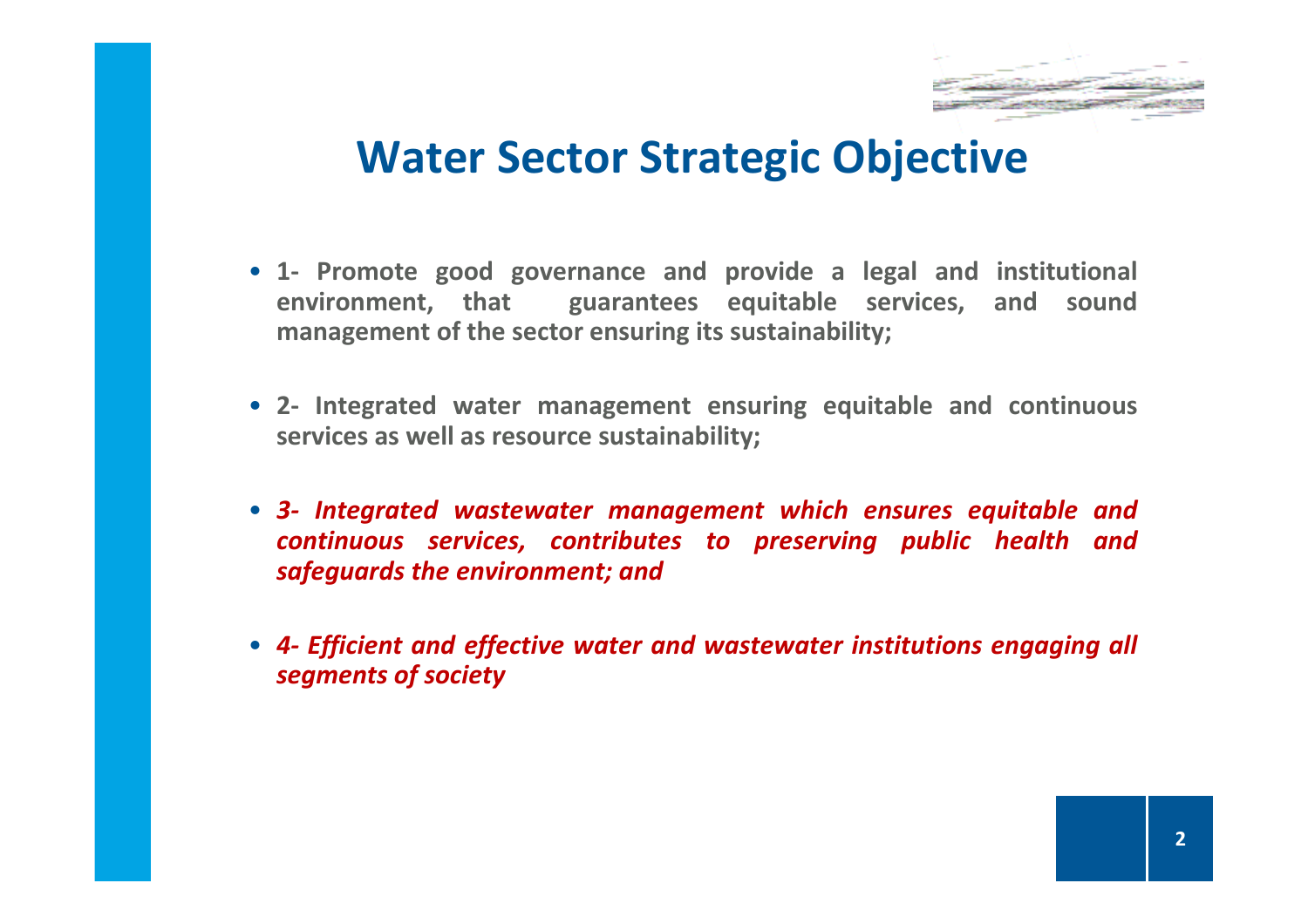

#### **CHALLENGES**

Main Challenges to PWWS:

1- External Factors: The JWC Arrangement, And the Role of Civil Administration in construction Permits

2- Internal Factors: :Legal (Unclear Mandates and competencies of Different SH), institutional challenges; and fragmentation of Responsibilities/ conflict of Mandates.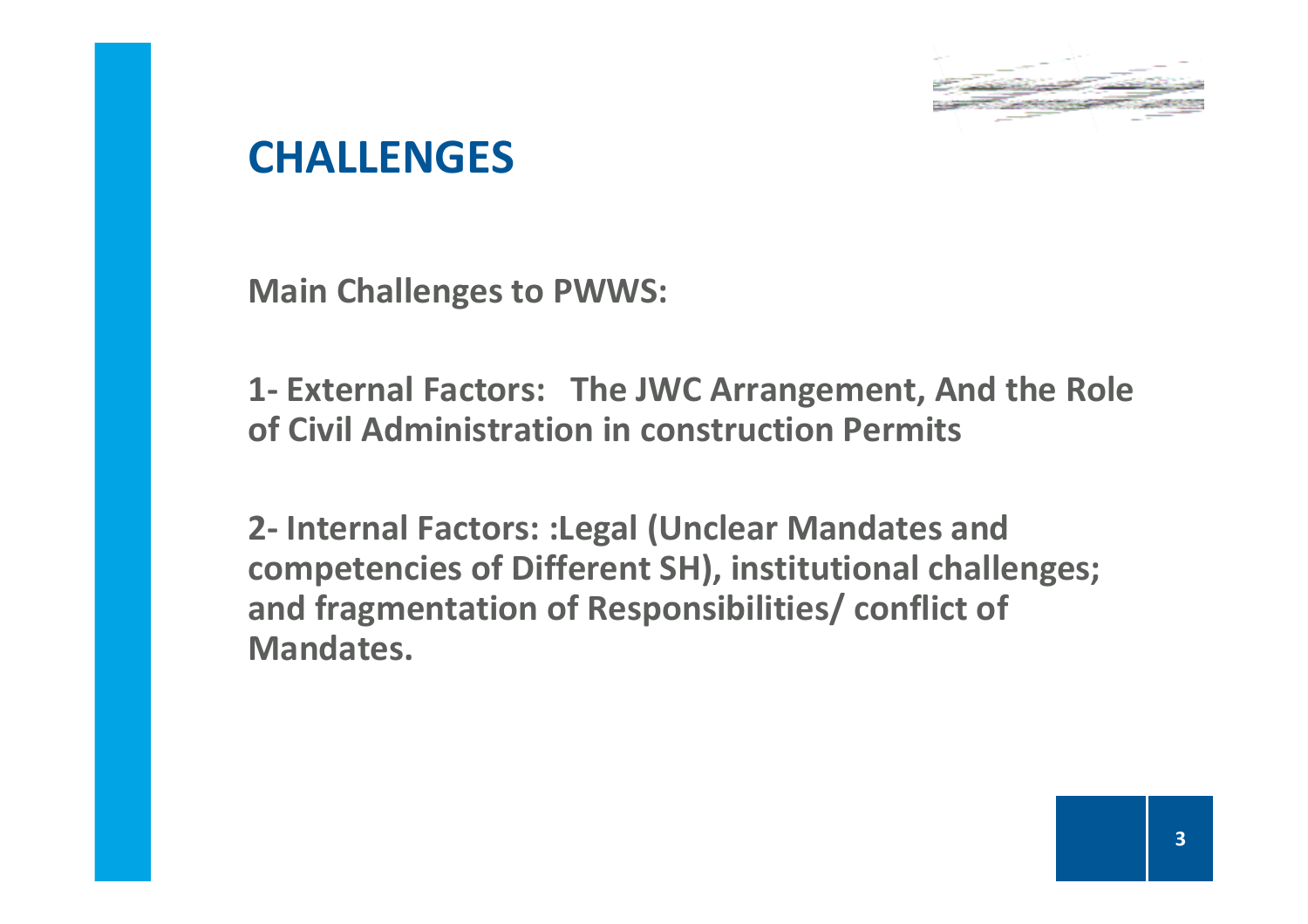

#### PWA Strategic Plan 2011-2015

Goals of the strategic plan for the WW sector:

- To reduce flowing untreated WW to the Environment
- To raise the percent of served households by sewerage collection system by 10%.
- To construct Wastewater Treatment Plants (WWTPs).
- Treated effluent is a resource, To reuse treated WW for Agriculture .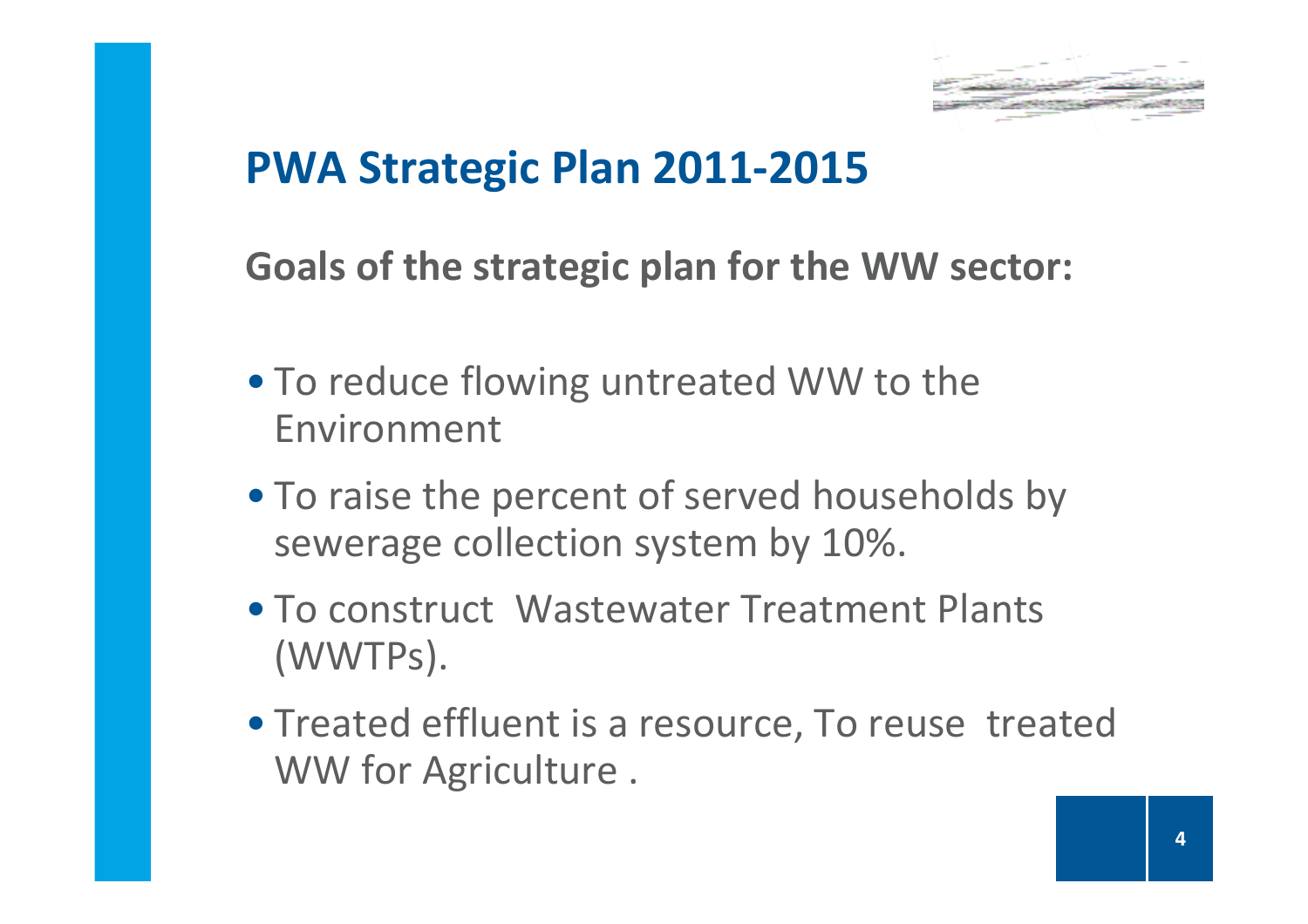

# Status of Wastewater Infrastructure Projects in the West Bank

- 32% -35% of total households connected to Wastewater (WW) collection system
- Less than 5% of the total generated WW treated inside of the WB (Al-Bireh TP)
- 20% of the generated WW treated inside of Israel (around 15 MCM) from Jenin, Tulkarm, Nablus, Ramallah, Beit Jala, and Hebron
- Remaining quantities either flowing in wadis (Nablus East, Wadi Al-Nar (Beitlehem, Beit Sahur), Jalazoun, Far'a and Al-Aroub camps, or the majority is stored in cesspits.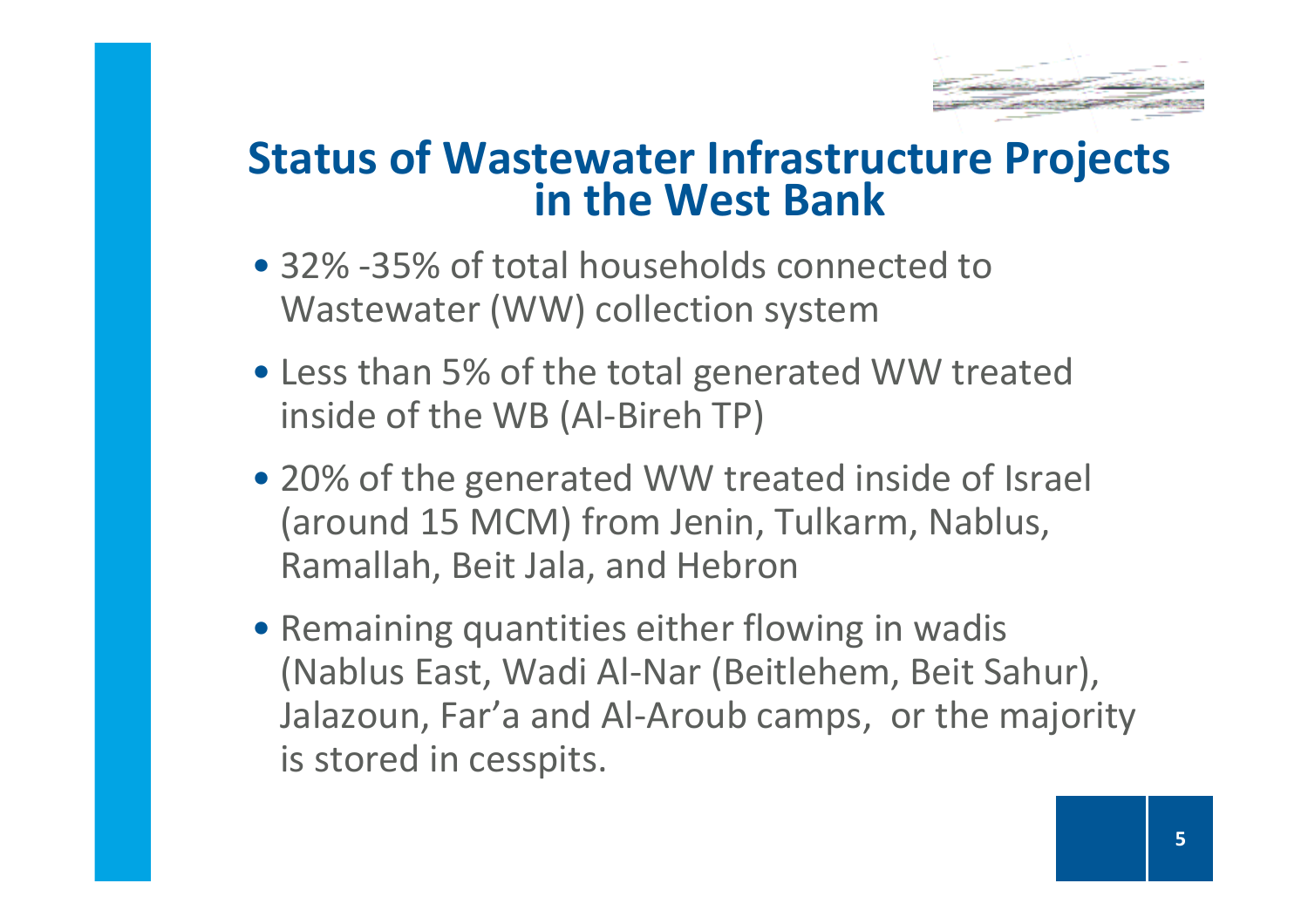

Ongoing and Committed WW Projects- to achieve the AP.Several donors currently working in WW sector

#### 1. <u>KFW:</u>

- - Nablus West ( Construction phase), 39.6 million Euro (construction TP for Nablus West and 5 villages, trunk line and supporting pretreatment of industrial waste). Expected to finish construction by March 2013. Design Capacity for 150,000 PE - 14,860 CM/day (2020)
- Tulkarm sewerage project (Contracting phase), 16 million Euro (construction collection systems, trunk lines for Tulkarm and 8 surrounding communities and supporting pretreatment of industrial waste).
- - Ramallah-Beitunya TP (Design phase will start soon), 27 million Euro (construction TP (59,000 PE), collection systems and trunk line for Ramallah and Beitunia).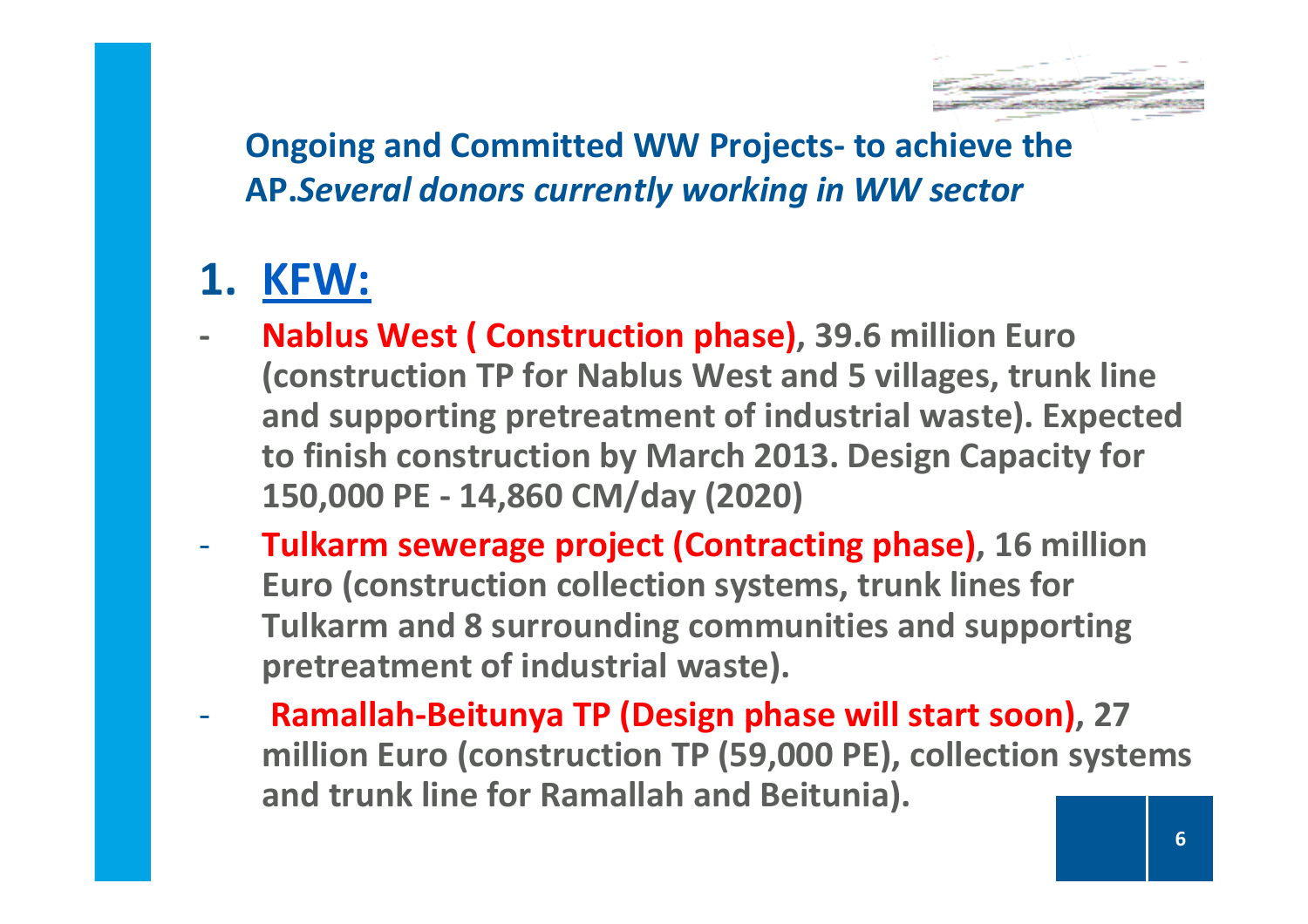

# Ongoing and Committed WW projects1. <u>KFW:</u>

- - Nablus East (Feasibility Study phase), 0.6 million Euro (construction TP for Nablus East and 7 villages). Expected to finish FS by August 2012. The FS will explore also reuse feasibility and propose schemes for Nablus West and East TPs.
- - Al-Bireh TP extension and modifications phase, 1 million Euro (Sludge management and operational modifications to reduce running cost, i.e. electricity consumption).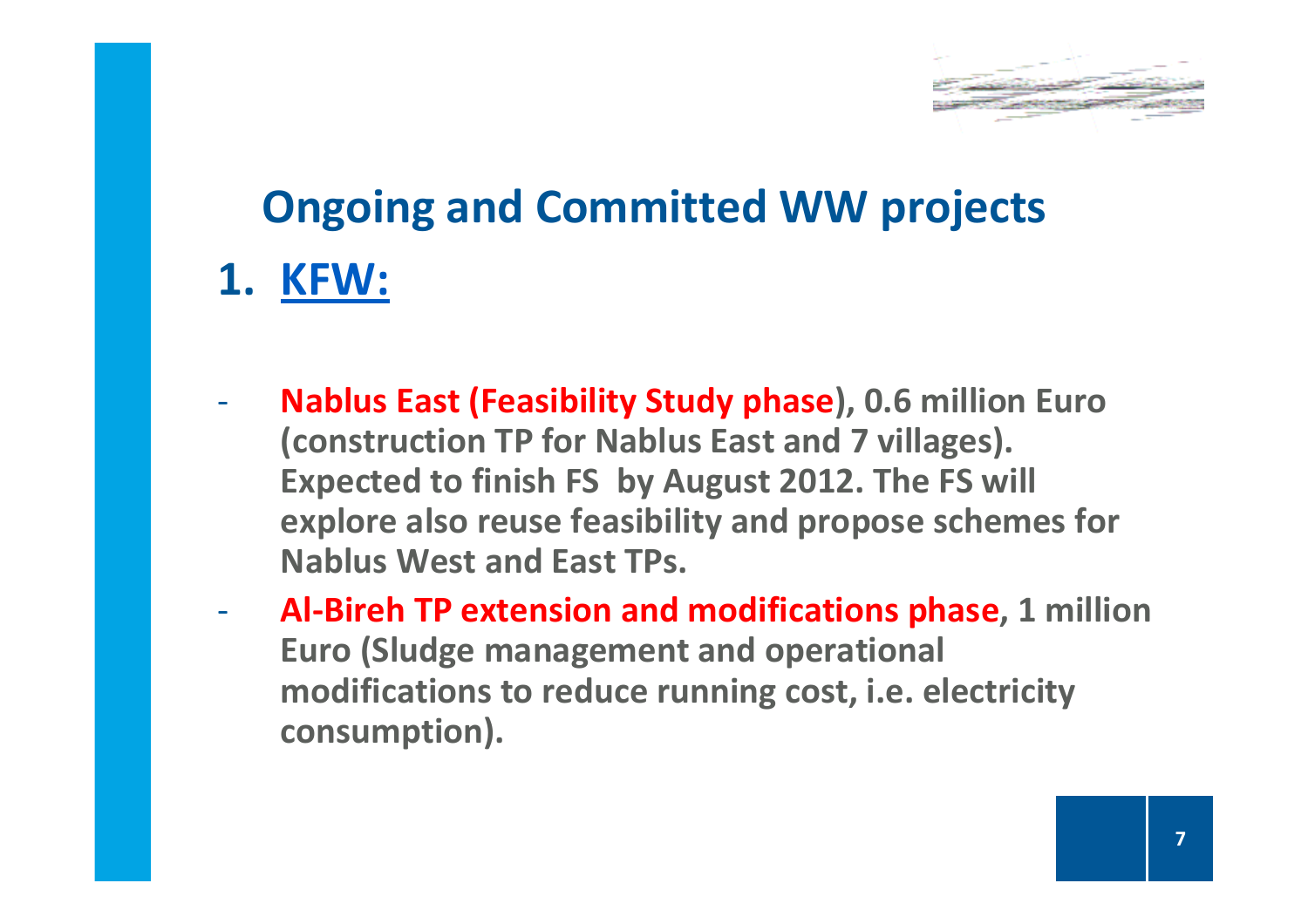

#### 2. Japan:

- - Jericho sewerage project phase 1: Implementation phase32.5 million USD (construction TP, partially collection system in Jericho and to serve another 4 communities). Expected to finish construction by May 2014. DesignCapacity 9800 CM (2020)
- -- Peace Building project: Construction phase,

6.2 million USD (collection system completed in Baqa Sharqiya and Habla (trans-boundary in 3 villages)). 30% completed in Bart'a Sharqiya. To be connected with TP inside Israel. Negotiations with Israeli to sign service contracts.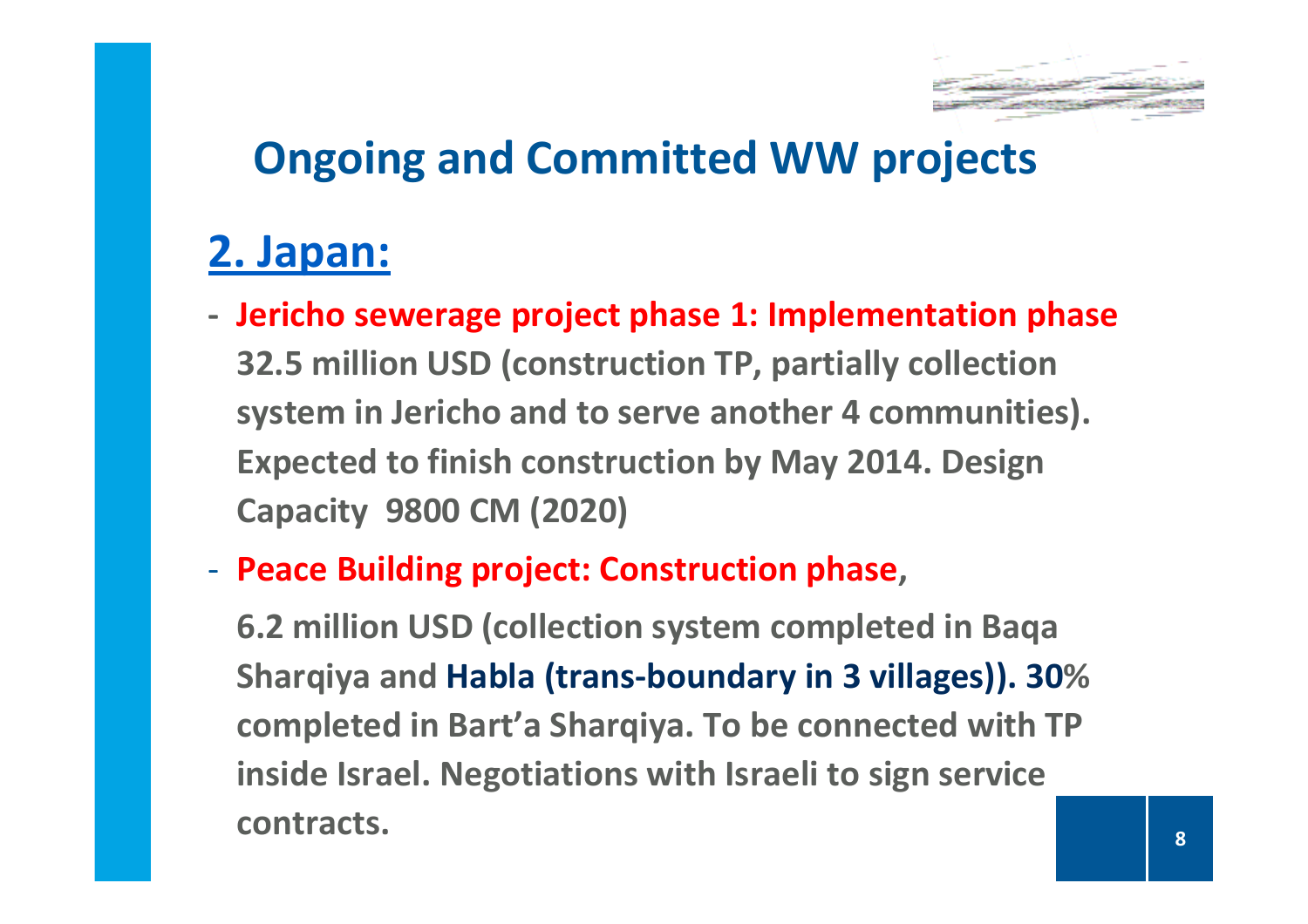

#### 3. EU:

- - Tubas-Tayasir sewerage project: Tendering for Design phase 22 million Euro (construction TP, collection system for Tubas and other 3 communities -Tayasir, Aqaba and Al'Aqaba).
- -- Food Security project: Implementation phase

9.5 million Euro (construction of 6 collection systemscompleted in Beit Dajan, under construction in Taybe, Ramoun, Anza, Sarra and Hajja- and construction of 5 small scale WTTP's (2 SBR, 1 RBC, 2 Wetland)). Design phase completed, Tendered for Implementation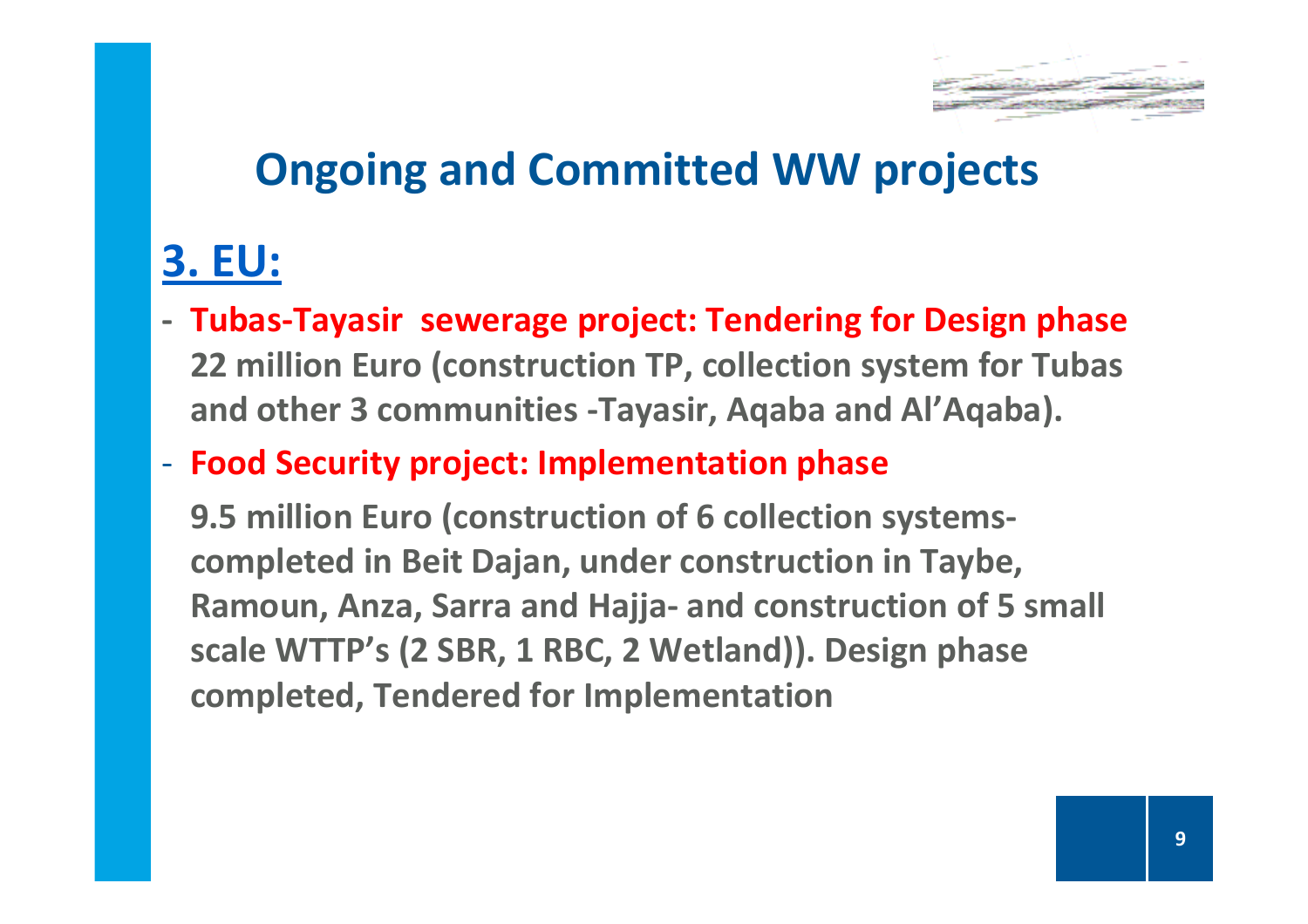

10

### Ongoing and Committed WW projects4. AFD:

#### -Misilya Sewerage Project: Design phase

Allocated budget 2.8 million Euro -the budget is to be defined by the consultant in the primary design (construction of WWTP, collection system and individual sanitation systems for Misilya and Al-Jarba). Design Capacity 500 CM (2035).

-- Bethlehem Industrial Zone Sewerage Project Phase 1: Implementation phase

0.5 Million Euro, construction of temporary compact TP (100 CM).

- Bethlehem Industrial Zone sewerage project Phase 2: Planning phase

Allocated budget 3.4 million Euro- the budget to be defined by the consultant in the primary design (construction of WWTP (500 CM) and main trunk line from BIZ to WWTP).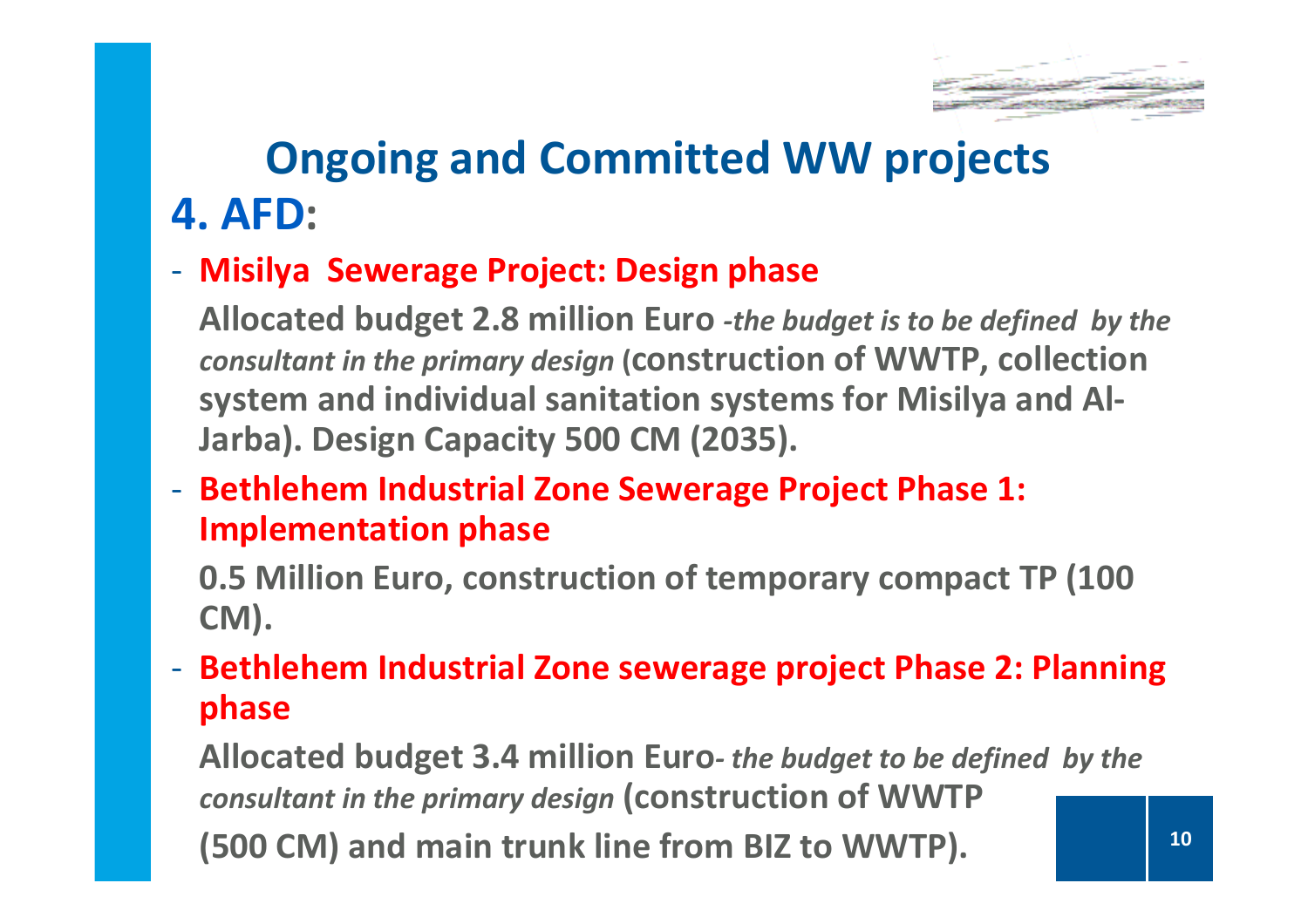

#### 5. AECID:

#### -Wadi Al'Aroub WWTP : Design phase

Allocated budget 0.35 million Euro (construction of WWTP in Sa'ir Area to treat flowing WW from Al'Aroub refugee Camp). Design Capacity 1150 CM. Estimated cost for construction around 1.5 Million Euro, (through CENTA).

#### -- Beit Hasan Sewerage Project

0.31 Million Euro (construction of WWTP, collection and individual sanitation systems for Beit Hasan Village). Design capacity 200 CM (2025) , (through ACPP):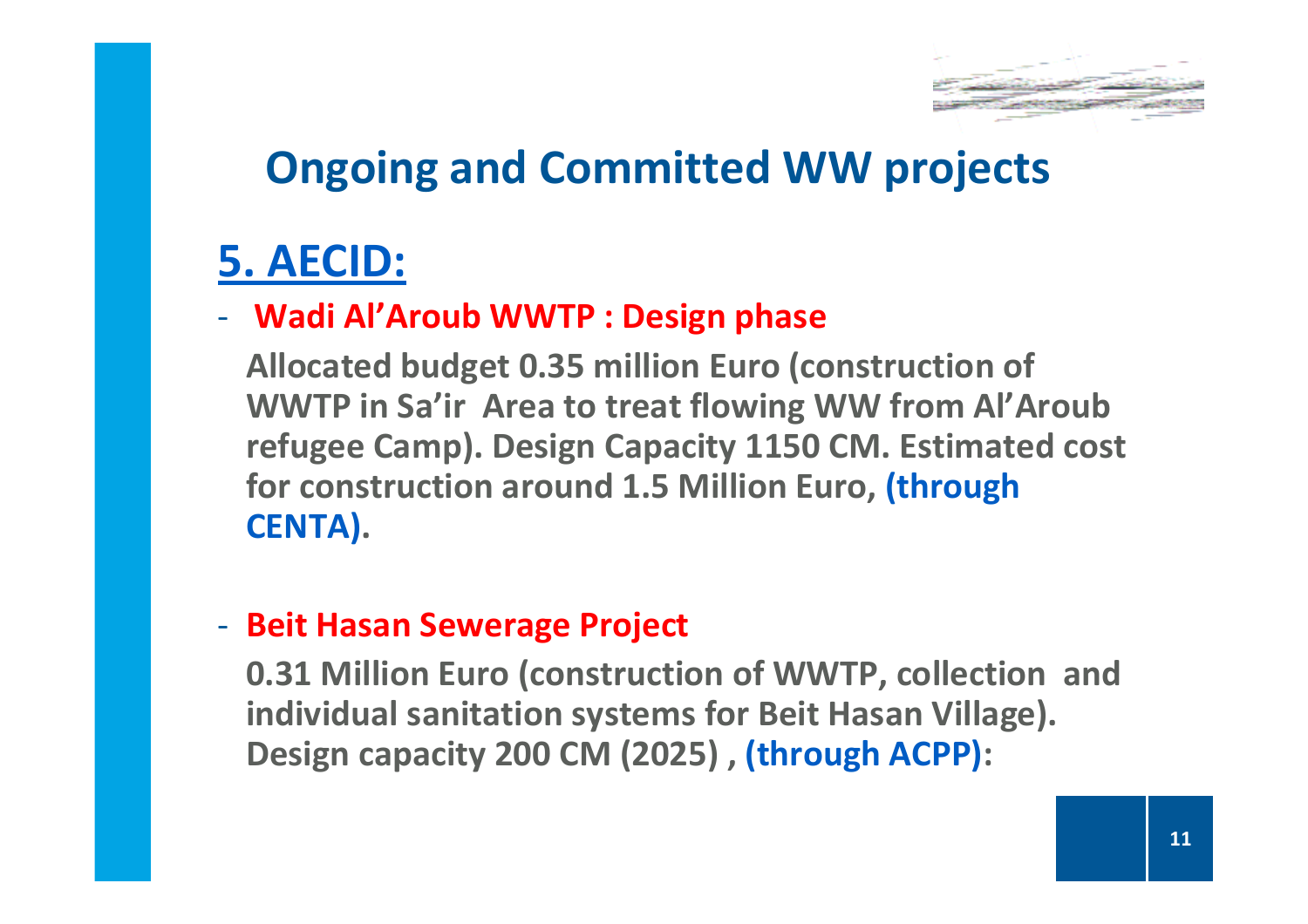

#### 6. World Bank & AFD:

-- Hebron Regional WWTP project : FS and ESHIA phase World Bank (0.6 million USD), AFD (0.165 Euro)(construction TP, trunk line, reuse for Hebron and surrounding communities). Expected to finish FS by December 2012. World Bank committed 10 Million USD,AFD committed 10 Million Euro. Estimated cost for phase 1 around 45 million USD.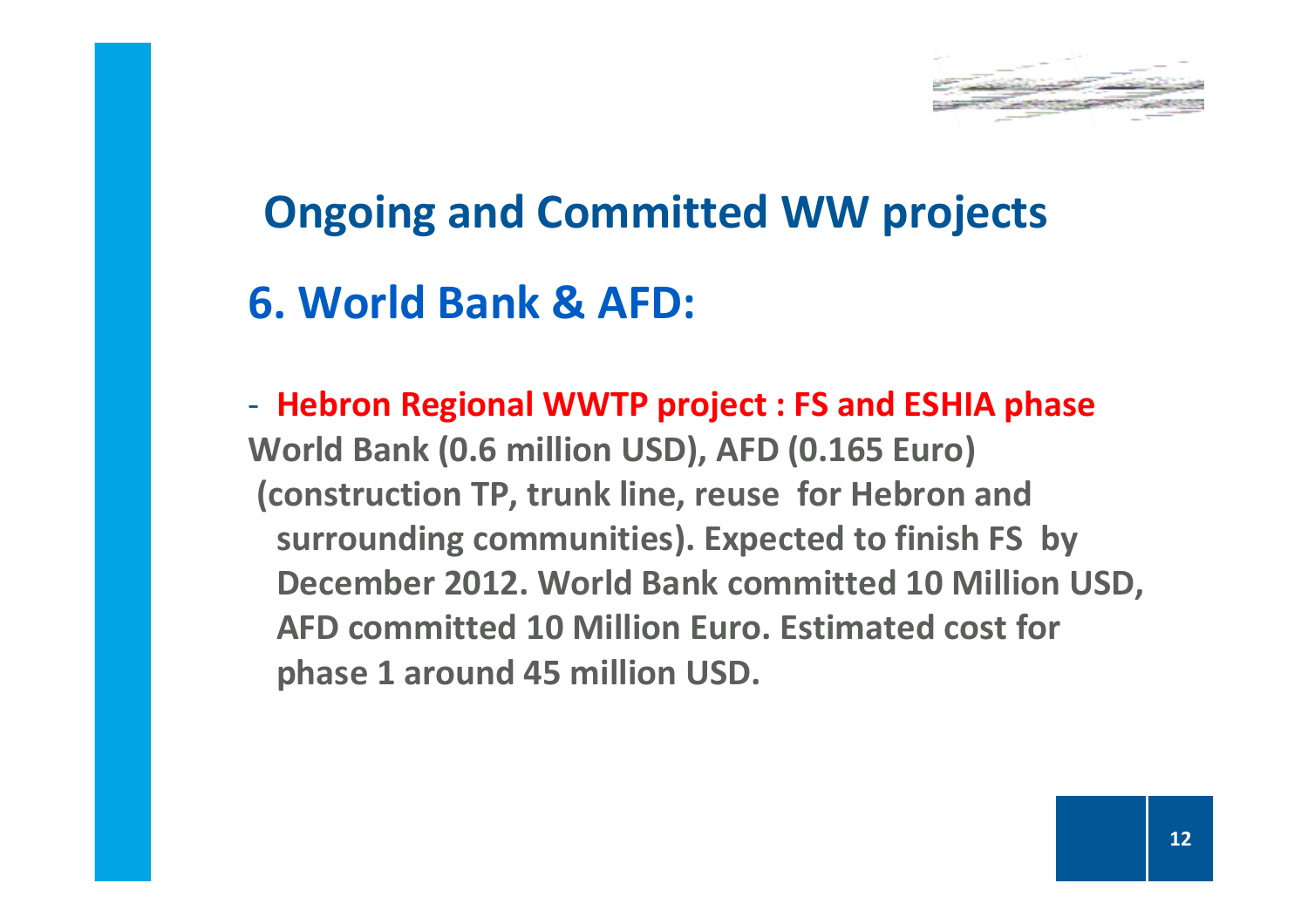

## 7. World Bank:

-West Bethlehem Rural area: FS phase

0.4 million USD (construction of TP's and collection systems in 5 villages-Battir, Husan, Nahalin, Wadi F.ukin and Alwalajeh).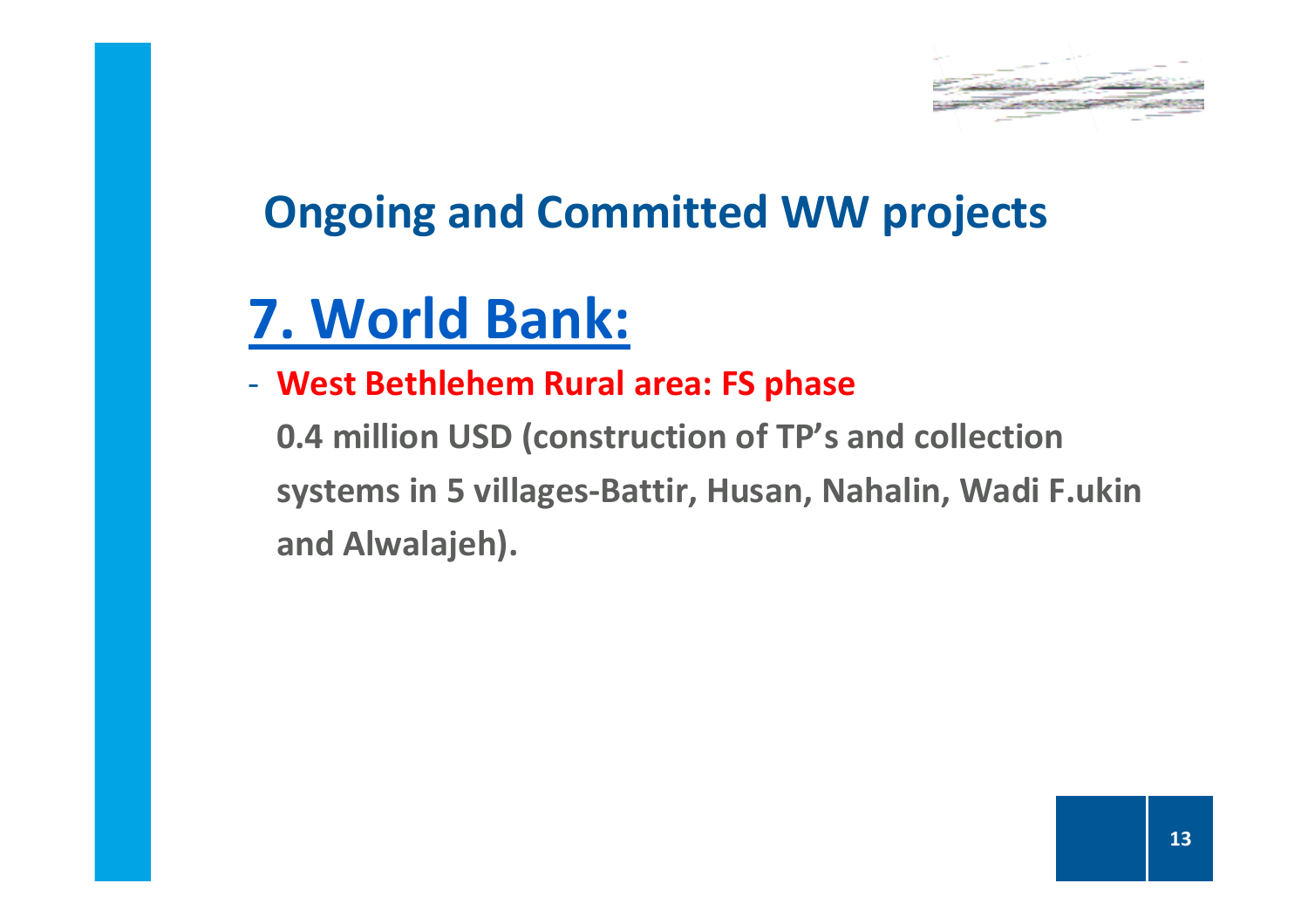

### 8. USAID:

- Infrastructure Needs program II (Wastewater). 6 wastewater projects (Al-Yamoun, Qabatiya, Yabad, Azzun, Dura, Tarqumiya.
	- Completed EIA for all 6 projects
	- Completed design for collection systems and WWTP's.
	- Design capacity for each TP ranges from 3000 t0 5000 CM (2025).
	- Approved from the JWC and discussed with CA (Area C)
	- No Commitment for Implementation from USAID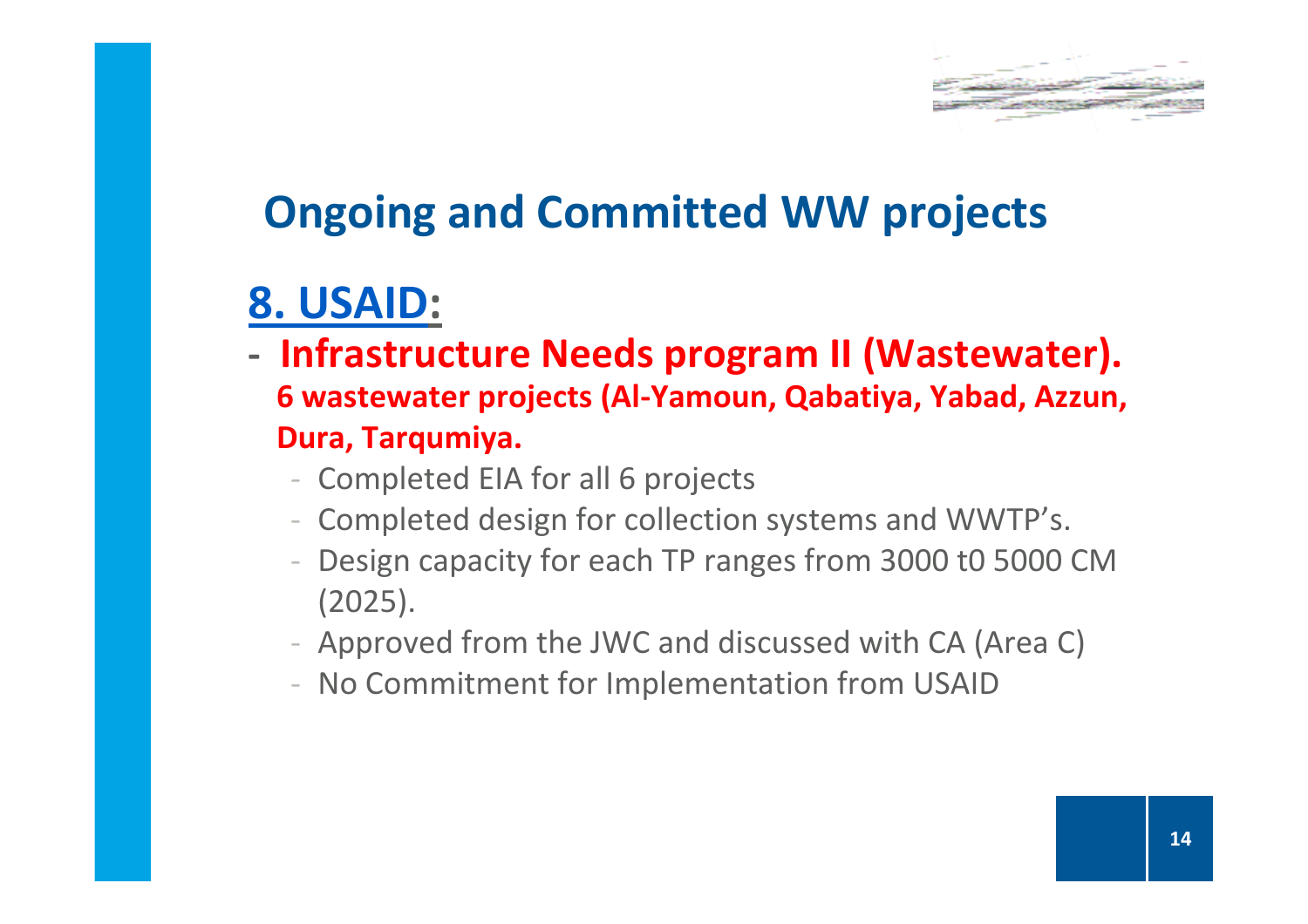

## 8. USAID:

-- Infrastructure Needs program II (Wastewater)

Feasibility study for compact Package WWTP.

- Started on March 2012 by B&V
- The objective of this study is to install compact package WWTP's in semi-urban and rural areas as temporarily, quick and less capital cost solution. Then can be connected with the central system.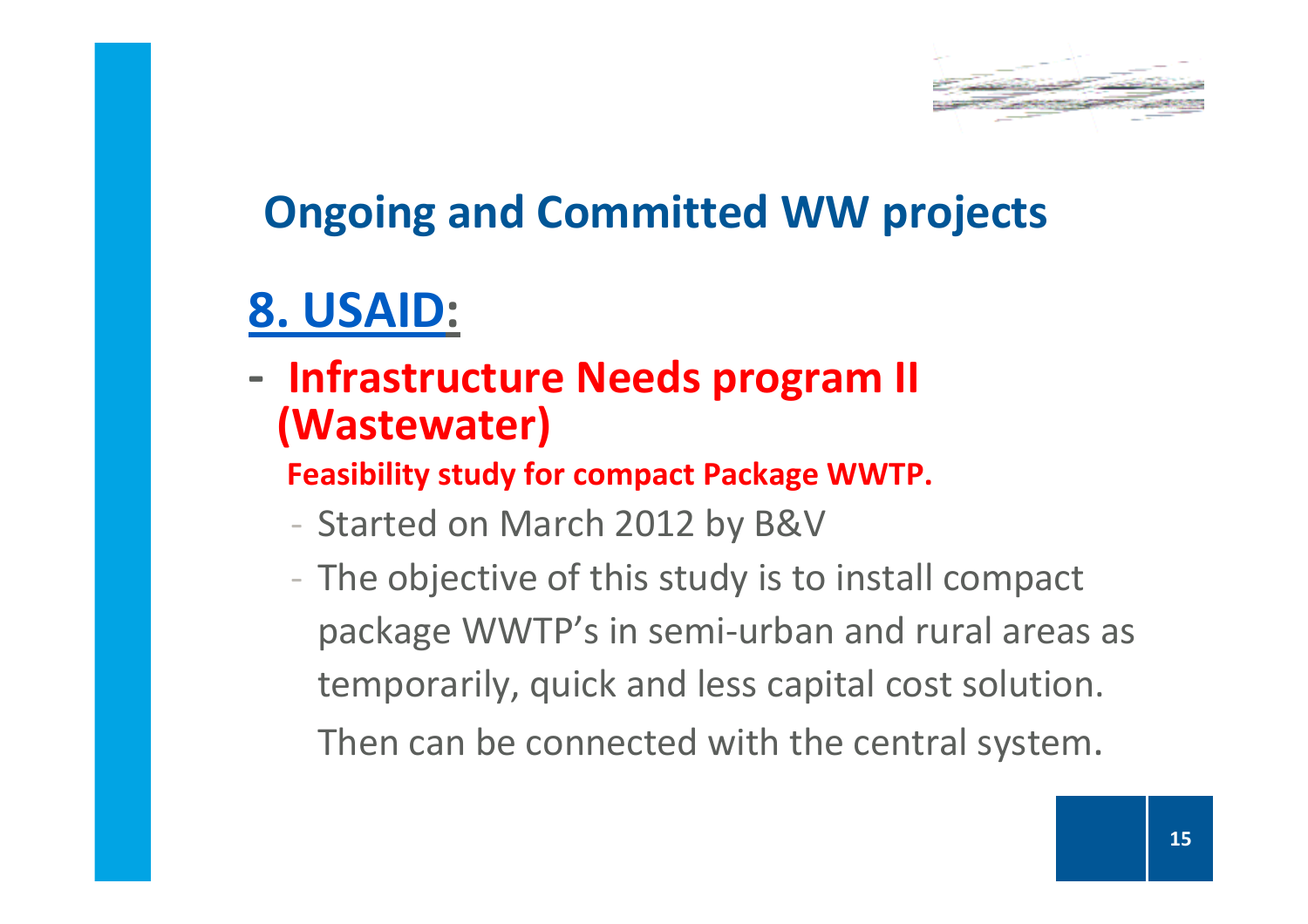

- 9. Local Investments (MoF & private):
- -- Hebron Industrial Zone project: construction and tendering phase 2.8 million Euro (construction stone cutting slurry TP, trunk line for Hebron industrial zone).
- -- Al-Tireh WWTP (1000 CM). Tendering phase
- - Al-Rihan Compact WWTP (500 CM). Implementation phase
- -- The Diplomatic Compound WWTP (1000 CM). Implementation phase